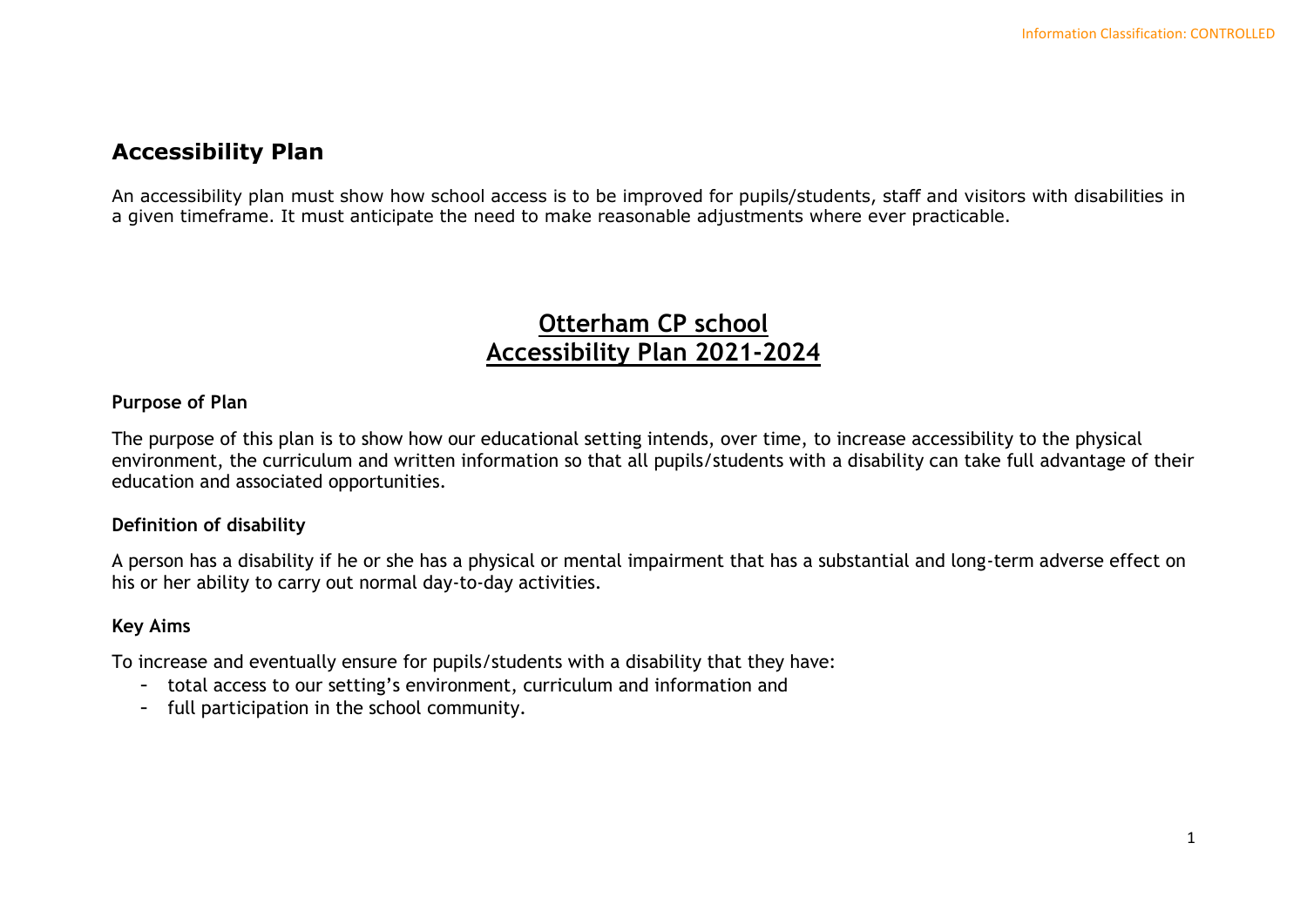## **Principles**

- Compliance with the Equality Act is consistent with our setting's aims and equal opportunities policy and SEN information report.
- Our staff recognise their duty under the Equality Act:
	- o Not to discriminate against disabled pupils in their admissions and exclusions, and provision of education and associated services
	- $\circ$  Not to treat disabled pupils less favourably
	- o To take reasonable steps to avoid putting disabled pupils at a substantial disadvantage
	- $\circ$  To publish an accessibility plan
- In performing their duties governors have regard to the Equality Act 2010
- Our setting
	- o recognises and values the young person's knowledge/parents' knowledge of their child's disability
	- $\circ$  recognises the effect their disability has on his/her ability to carry out activities,
	- o respects the parents' and child's right to confidentiality
- The setting provides all pupils with a broad and balanced curriculum that is differentiated, personalised and age appropriate.

# **Increasing Access for disabled pupils to the school curriculum**

*This includes teaching and learning and the wider curriculum of the school such as participation in after school clubs, leisure and cultural activities or school visits.*

- All students have equal access to opportunities including clubs and visits and residentials. Appropriate measures/support are put in place.
- All children are encouraged to participate fully in the broader life of the school and where necessary, swimming, clubs and trips are subsidised.
- Lessons provide opportunities for all pupils to achieve, i.e. are differentiated and include work to be completed by individuals, pairs, small groups and the whole class as appropriate.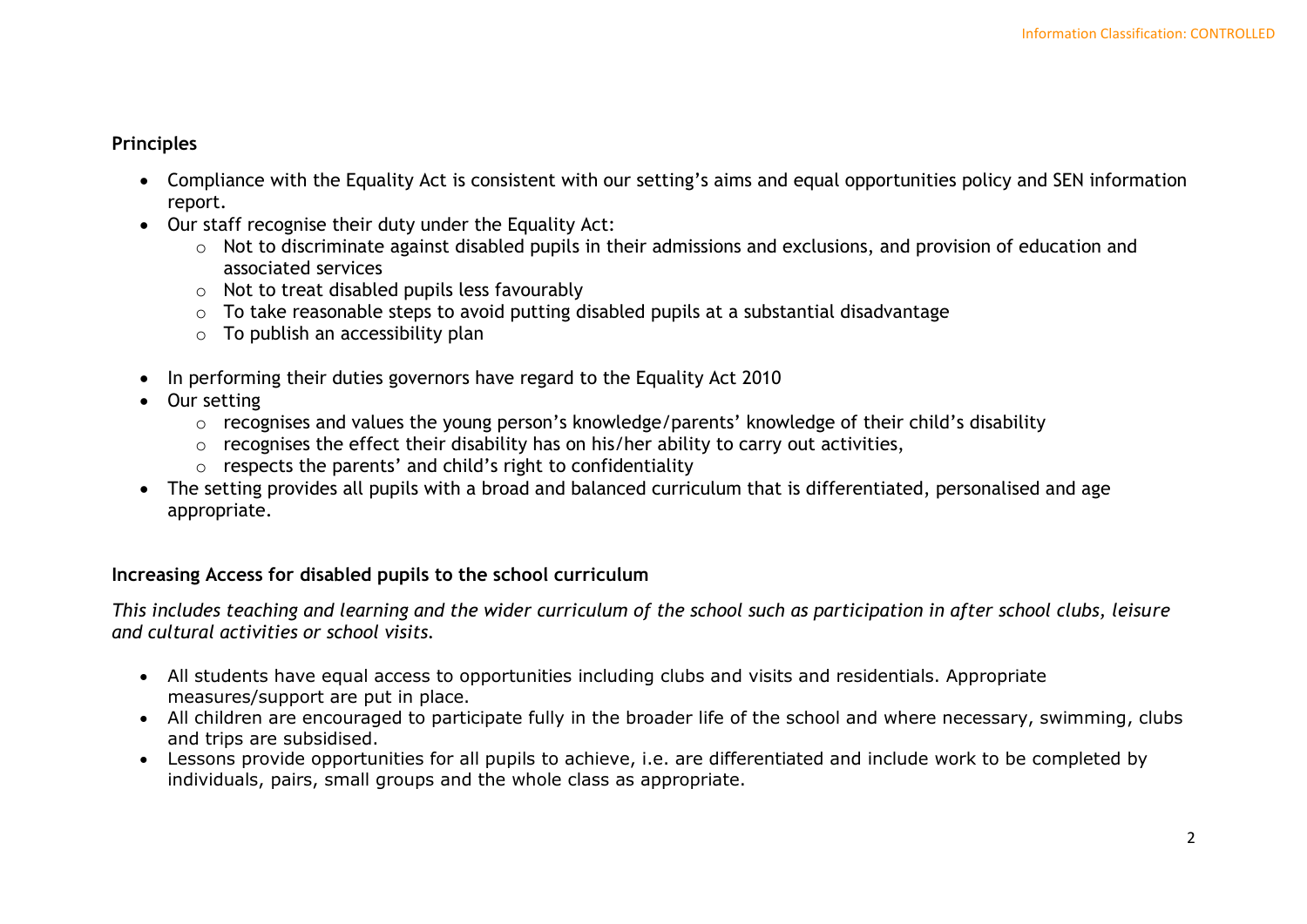- The training needs of staff is regularly reviewed, to enable staff to have the skills and knowledge to support individuals with additional needs. In the Autumn term 2021 almost every other staff meeting has a SEND focus and additional ASC training will be taking place.
- Personal Learning Plans are written for each child with SEND, these identify areas of need and establish interventions to support pupils. The plans are written with contributions from the parents and children and are reviewed termly.
- Personal Learning Plans reflect strengths and interests of child in addition to needs. Targets for addressing individual needs are holistic and not just academic.
- Staff take advice from outside services and agencies, incorporating suggested strategies into the provision for individuals with additional needs.
- Children with disabilities are encouraged to take part in Music, drama and physical activities they have access to music therapy in addition to curriculum content.
- As part of the 'Assess, Plan, Do, Review cycle, families are fully involved in the review of individual plans regarding curriculum access at termly reviews or TAC meetings.
- A Trauma Informed approach is embedded across the school, ensuring that staff are sensitive to the needs of all children.
- A range of teaching methods and styles are used by staff to facilitate curriculum access to all pupils.

## **Improving access to the physical environment of the school**

*This includes improvements to the physical environment of the school and physical aids to access education.*

- The majority of areas are physically accessible for people with disabilities, ramps and additional handrails ensure areas are accessible.
- All rooms in the building are accessible to wheelchair users.
- The accessible toilet and changing facilities are located appropriately in the main building.
- Corridors are kept free from clutter to ensure accessibility.
- Our cabins provide calm, low sensory areas are available and we have an amazing outside space.
- Classroom interiors can be adapted to ensure access for pupils/students with sensory needs including individual work stations and table top screens to limit sensory stimulus.

# **Improving the delivery of written information to disabled pupils**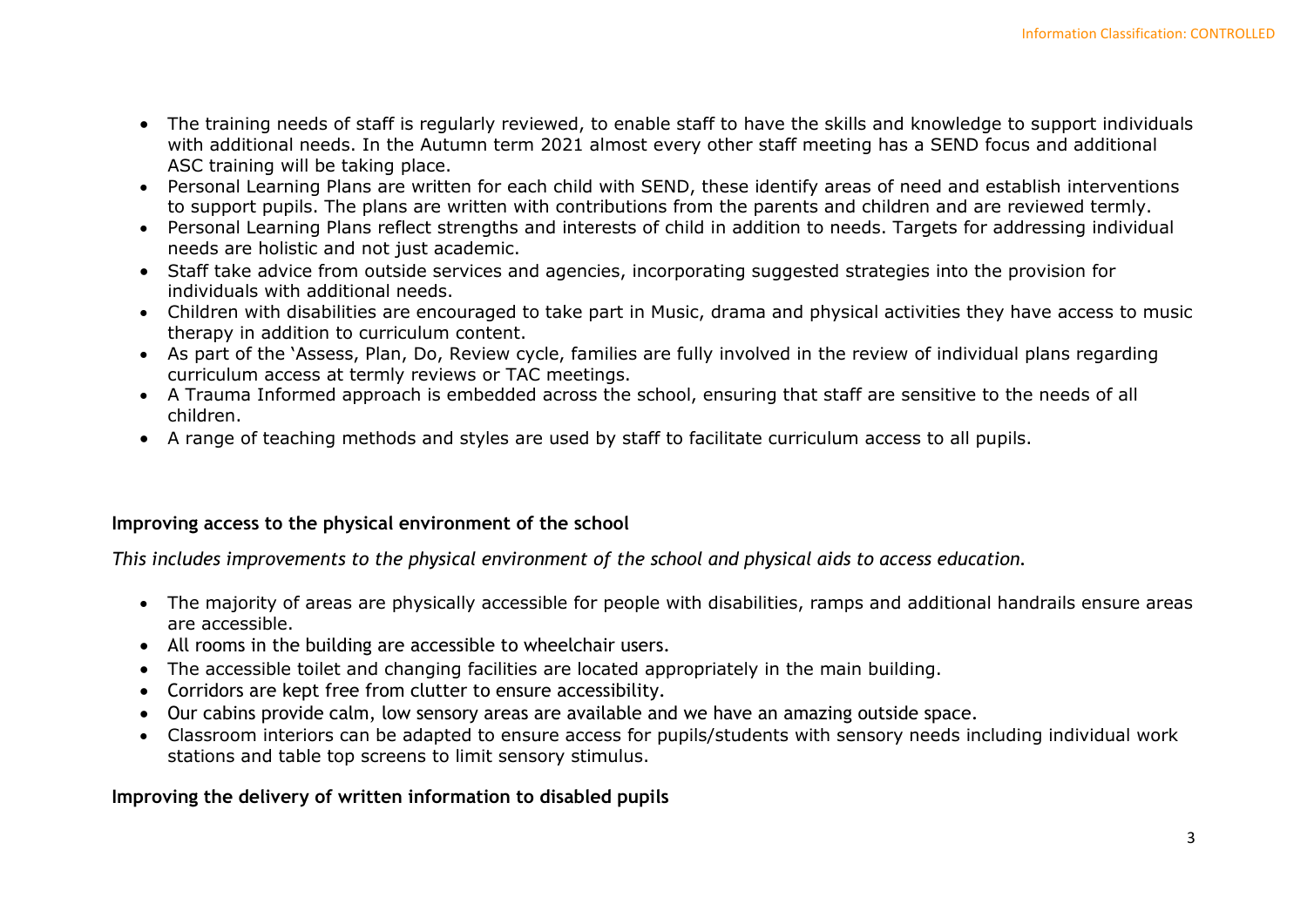*This will include planning to make written information that is normally provided by the school to its pupils available to disabled pupils. Examples might include handouts, timetables, textbooks and information about school events. The information should take account of pupils' disabilities and pupils' and parents preferred formats and be made available within a reasonable time frame.*

- Communication channels and review processes enable two-way information sharing with families.
- There is an open-door policy for anyone with a concern.
- Early support/TAC meetings are arranged for children with additional needs.
- Separate reports can be requested to be sent if a parent does not live at same address.
- The website updated regularly & newsletters are sent to all parents by hand or email, depending on arrangements made with individual parents and carer.
- Text messages are sent out with key information.
- The school supports families to access information from outside services when requested.
- For some individuals, Home/School books enhance communication between staff and families.

### **Financial Planning and control**

The headteacher, SLT and the finance committee will review the financial implications of the accessibility plan as part of the normal budget review process.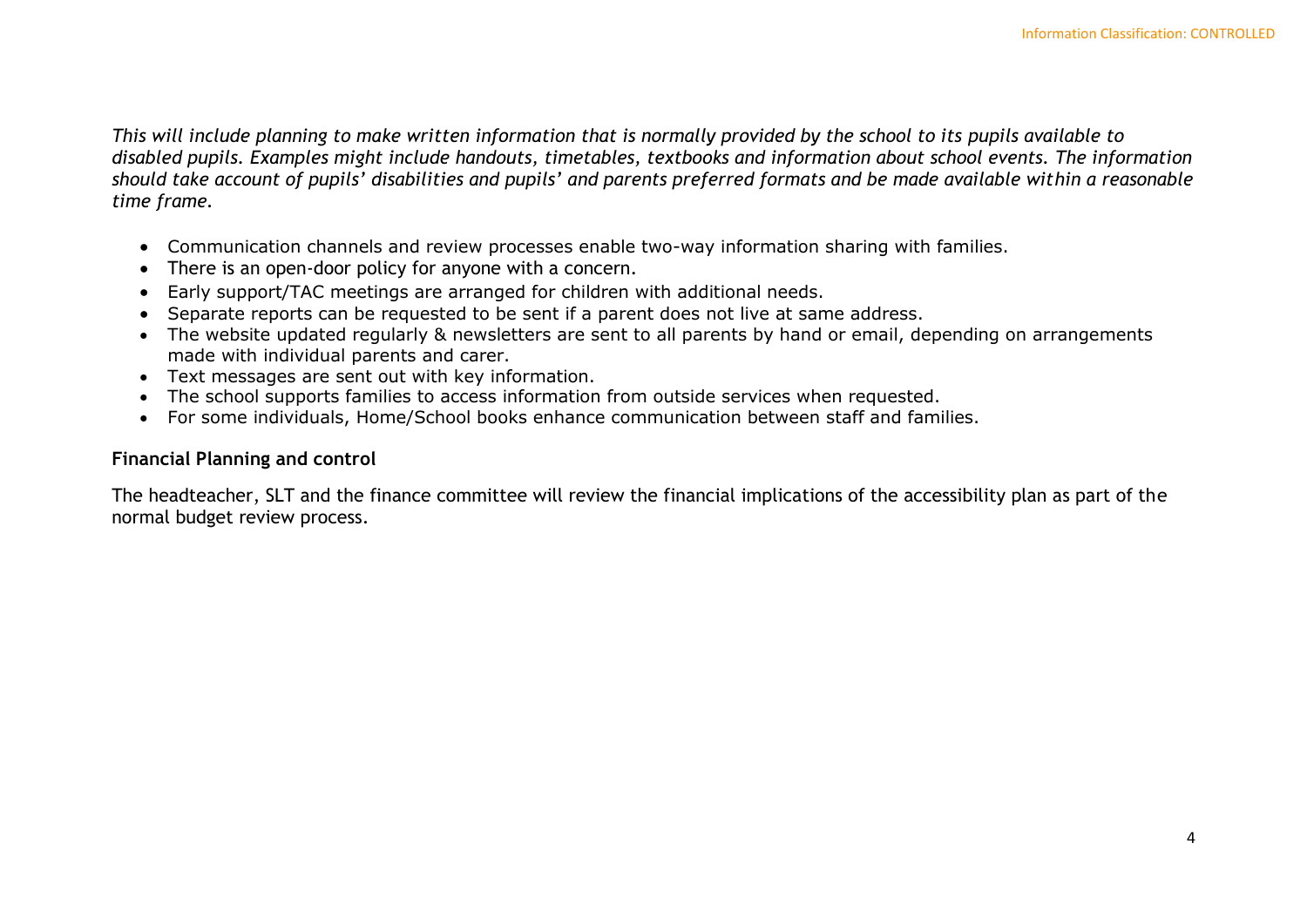# Accessibility Action Plan

Г

| <b>Compliance with the Equality Act</b>                                                                          |                                                                                                                                   |                    |                                  |                             |                                                                                         |  |
|------------------------------------------------------------------------------------------------------------------|-----------------------------------------------------------------------------------------------------------------------------------|--------------------|----------------------------------|-----------------------------|-----------------------------------------------------------------------------------------|--|
| <b>Accessibility Outcome</b>                                                                                     | <b>Action to ensure Outcome</b>                                                                                                   | Who<br>responsible | Long,<br>medium or<br>short-term | <b>Time</b><br><b>Frame</b> | <b>Notes</b>                                                                            |  |
| The Accessibility Plan is<br>coproduced with<br>children with SEND,<br>their families and other<br>stakeholders. | Greater pupil and parental<br>$\bullet$<br>consultation are required when<br>revising the Accessibility Plan.                     | <b>SLT</b>         | Long                             | June<br>2024                | Review of progress<br>towards outcomes to<br>be made with parents<br>at least annually. |  |
| To ensure all staff are<br>aware of the<br>requirements of the<br><b>Equality Act</b>                            | Equality Policy will be shared<br>$\bullet$<br>at staff and governor meetings<br>and will be included in new<br>staff inductions. | SLT, All staff     | ongoing                          |                             |                                                                                         |  |

# **Access to the physical environment - statutory**

| <b>Accessibility Outcome</b>                                     | <b>Action to ensure Outcome</b>                                                                                                                                        | Who<br>responsible                       | Long,<br>medium or<br>short-term | <b>Time</b><br><b>Frame</b> | <b>Notes</b> |
|------------------------------------------------------------------|------------------------------------------------------------------------------------------------------------------------------------------------------------------------|------------------------------------------|----------------------------------|-----------------------------|--------------|
| Effective means of<br>escape from the school<br>in an emergency. | Investigate and install visible<br>as well as audible fire alarm.<br>Personal Emergency<br>Evacuation Plans (PEEPs) are<br>in place for children with<br>disabilities. | Premises<br>Team, SLT,<br>class teachers | Short term                       | Dec 21                      |              |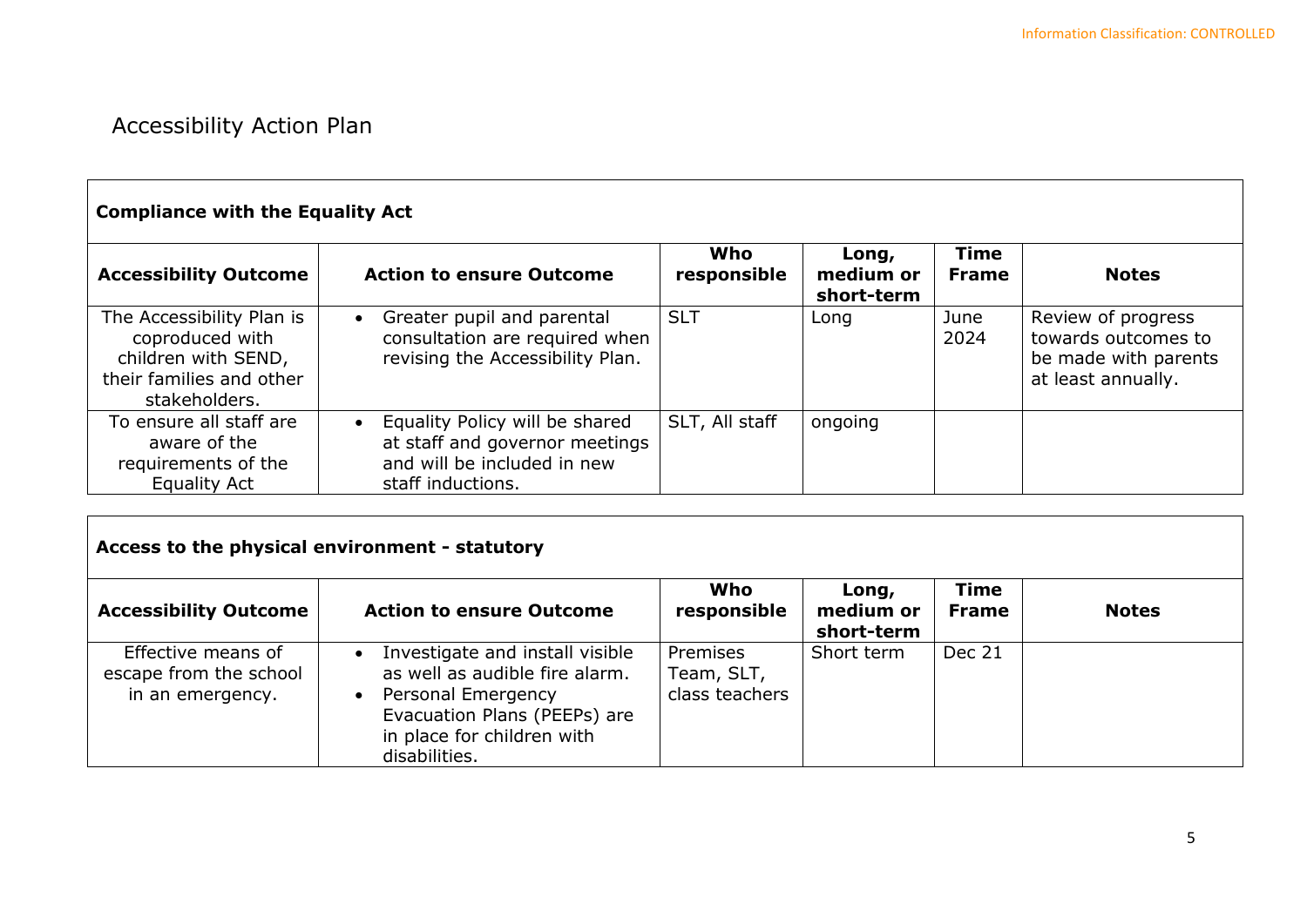| Pathways around the<br>setting and parking<br>arrangements safe,<br>easily accessible and<br>well signed                                                       | Disabled parking bays to be<br>$\bullet$<br>marked out in front of<br>building, near main entrance.<br>Exterior signage to be<br>$\bullet$<br>improved. Larger 'Reception'<br>sign outside of Reception<br>Improve signage from the<br>carpark to reception and from<br>the main gate to reception. | Premises<br>Team, SLT     | Short term     | <b>Dec 21</b> |  |
|----------------------------------------------------------------------------------------------------------------------------------------------------------------|-----------------------------------------------------------------------------------------------------------------------------------------------------------------------------------------------------------------------------------------------------------------------------------------------------|---------------------------|----------------|---------------|--|
| All signs and symbols in<br>Braille for pupils with<br>visual impairments and<br>in picture form for those<br>with communication and<br>learning difficulties. | Should a family join the school<br>$\bullet$<br>with a visual impairment,<br>appropriate signs and symbols<br>to be put in place prior to the<br>child starting school.<br>Increase quantity of pictorial<br>signs for key areas around the<br>school.                                              | SLT and class<br>teachers | ongoing        |               |  |
| Nosings are marked<br>and/or readily<br>identifiable                                                                                                           | Refresh paint on nosings on<br>$\bullet$<br>the external steps outside of<br>hall.                                                                                                                                                                                                                  | Premises<br>team          | Short term     | Dec 21        |  |
| An individual in a<br>wheelchair can access<br>the main entrance of the<br>building independently.                                                             | Investigate why existing<br>$\bullet$<br>power assisted door is not<br>working and complete<br>remedial work.<br>Install doorbell at main<br>$\bullet$<br>entrance so that an individual<br>in a wheelchair can access the<br>building when reception is<br>unmanned.                               | Premises<br>team, SLT     | medium<br>term | Sep 22        |  |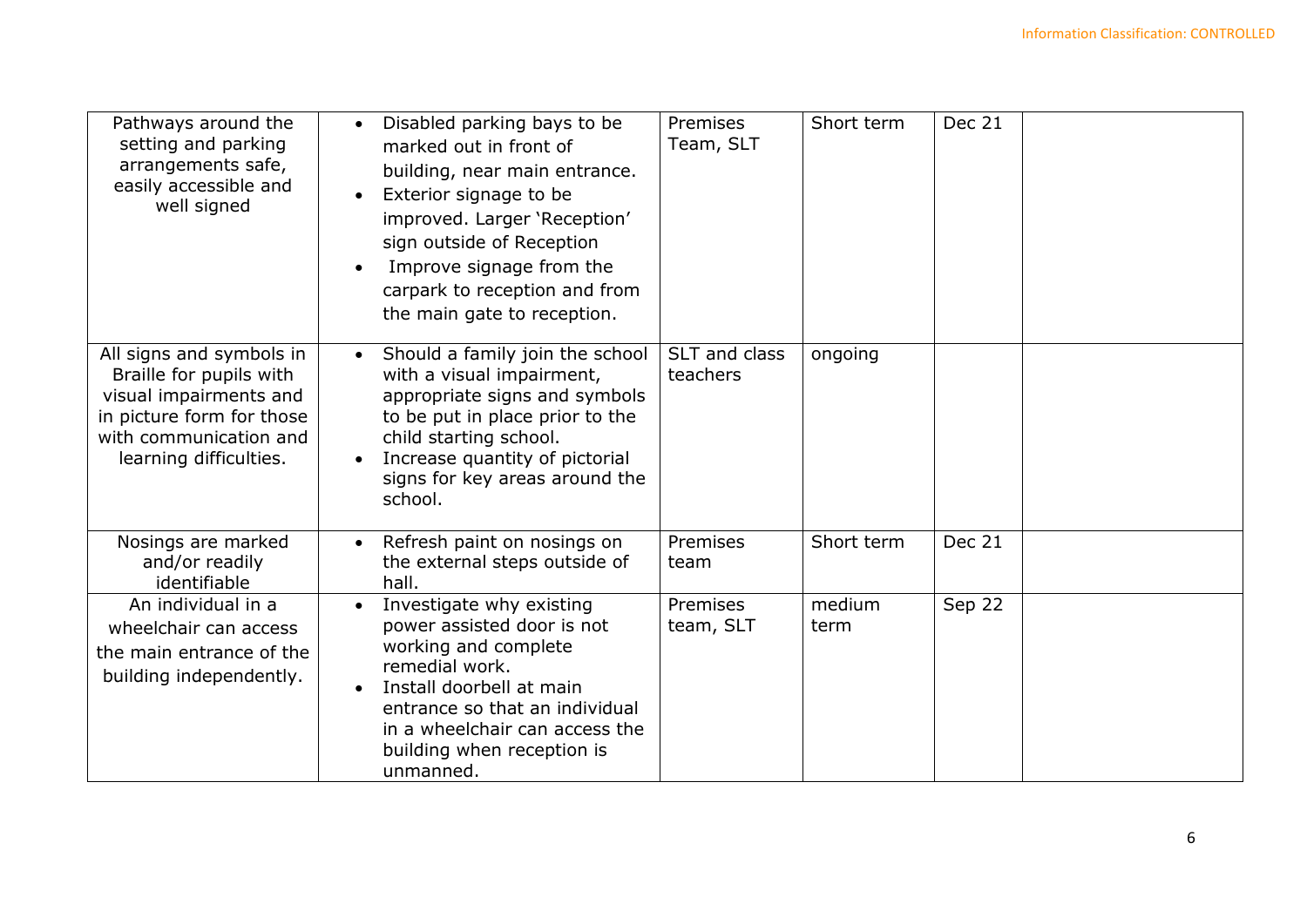| WC provision is made<br>for individuals with<br>disabilities                                             | Handles for support for getting<br>$\bullet$<br>on and off the WC needs to be<br>fitted in both a boys' and a<br>girls' cubicle in the Elliot<br>building.                                                                                                                     | Premises<br>team, SLT        | Medium      | Sep 22  |
|----------------------------------------------------------------------------------------------------------|--------------------------------------------------------------------------------------------------------------------------------------------------------------------------------------------------------------------------------------------------------------------------------|------------------------------|-------------|---------|
| The emergency call<br>system be operated<br>from floor level.                                            | In the accessible toilet,<br>$\bullet$<br>lengthen the emergency cord<br>so it can be reached from the<br>floor.                                                                                                                                                               | Premises<br>team             | Short term  | Dec 21  |
| Final exit routes are<br>accessible to all,<br>including wheelchair<br>users, as are the entry<br>routes | There are a number of<br>$\bullet$<br>different low steps/levels<br>between class 2 and the cabin.<br>Advice on how to make this<br>more accessible to be sought.<br>A ramp needs to be fitted to<br>$\bullet$<br>allow wheelchair access out of<br>class 2 to the playground. | <b>Premises</b><br>team, SLT | Medium term | Sept 22 |

| <b>Ensuring inclusion in the school community</b>                                    |                                                                                                                                                                                                                                  |                    |                                  |                             |              |  |  |
|--------------------------------------------------------------------------------------|----------------------------------------------------------------------------------------------------------------------------------------------------------------------------------------------------------------------------------|--------------------|----------------------------------|-----------------------------|--------------|--|--|
| <b>Accessibility Outcome</b>                                                         | <b>Action to ensure Outcome</b>                                                                                                                                                                                                  | Who<br>responsible | Long,<br>medium or<br>short-term | <b>Time</b><br><b>Frame</b> | <b>Notes</b> |  |  |
| Large-print versions of<br>information about the<br>building/activities<br>available | Provide large printable<br>$\bullet$<br>versions of the school<br>prospectus on request.<br>Large print copy to be keep in<br>$\bullet$<br>office.<br>Request alternative leaflet<br>$\bullet$<br>versions from services such as | SLT/<br>Secretary  | ongoing                          |                             |              |  |  |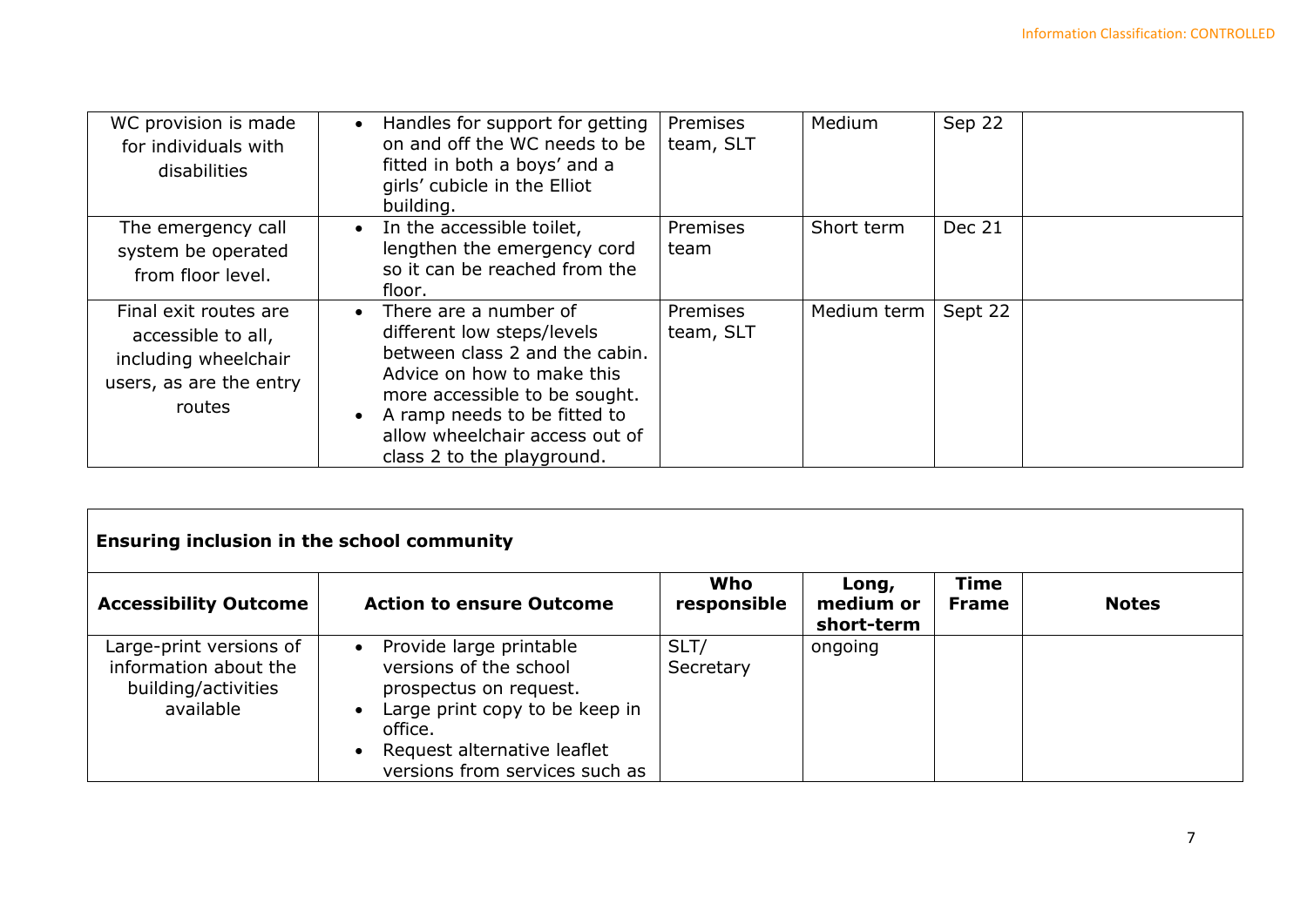|                                                                                                       | the Early Help Hub, to print<br>out at school.                                                                                                                                 |                                             |                  |        |  |
|-------------------------------------------------------------------------------------------------------|--------------------------------------------------------------------------------------------------------------------------------------------------------------------------------|---------------------------------------------|------------------|--------|--|
| Accessible signage used,<br>throughout the setting's<br>environment, at all<br>activities and events. | Audit signage at key events<br>$\bullet$<br>and adjust accordingly.<br>Increase exterior signage to<br>Reception.<br>Sign just inside entrance<br>corridor, to locate toilets. | SLT, Class<br>teachers,<br>Premises<br>team | short/mediu<br>m | Sep 22 |  |

| Access to the curriculum - statutory                                                  |                                                                                                                                                                                                                                                                                                                                                                                                               |                                               |                                  |                             |              |  |
|---------------------------------------------------------------------------------------|---------------------------------------------------------------------------------------------------------------------------------------------------------------------------------------------------------------------------------------------------------------------------------------------------------------------------------------------------------------------------------------------------------------|-----------------------------------------------|----------------------------------|-----------------------------|--------------|--|
| <b>Accessibility Outcome</b>                                                          | <b>Action to ensure Outcome</b>                                                                                                                                                                                                                                                                                                                                                                               | Who<br>responsible                            | Long,<br>medium or<br>short-term | <b>Time</b><br><b>Frame</b> | <b>Notes</b> |  |
| Pupils/students with<br>SEND have access to<br>appropriate information<br>technology. | Increase use of talk to type<br>$\bullet$<br>and type to talk technology.<br>Research and install new<br>$\bullet$<br>software for specific children.<br>Investigate training on<br>$\bullet$<br>accessible ICT by NCI<br>Specialised equipment to be<br>$\bullet$<br>purchased when necessary.<br>SEND advisory services to<br>$\bullet$<br>provide guidance on<br>technology and software when<br>required. | <b>SENDCo</b><br>Class teachers<br><b>NCI</b> | ongoing                          |                             |              |  |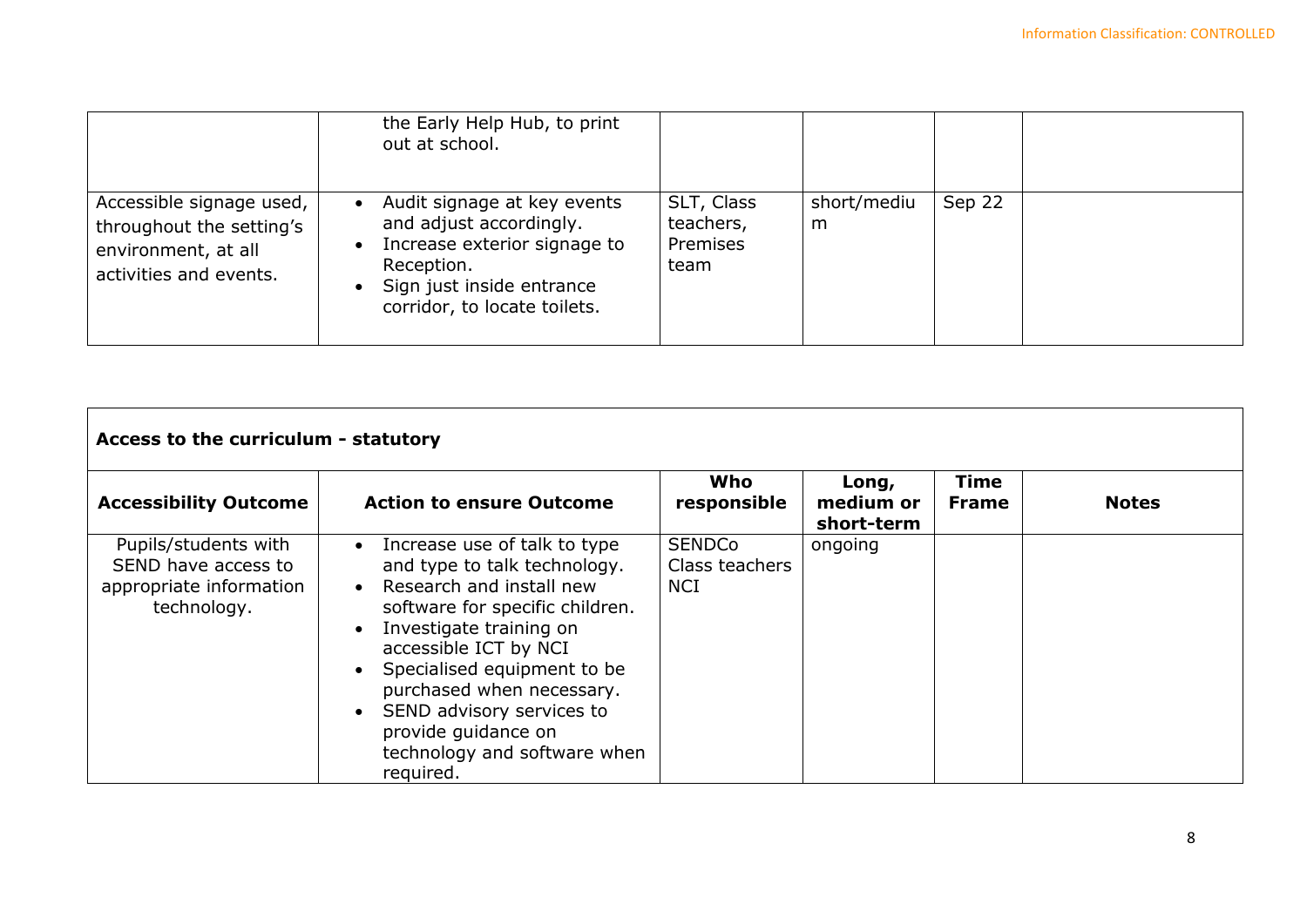| Staff training needs<br>regularly reviewed to<br>ensure the needs of<br>individuals can be met.                                                         | Training needs regularly<br>$\bullet$<br>reviewed.<br>CPD to enhance staff<br>knowledge, skills and<br>understanding.<br>Use online modules if required.<br>SEND focus for PDM's Autumn<br>term 21<br><b>Additional ASD training</b><br>Autumn term 21                                                                                           | All staff              | ongoing |  |
|---------------------------------------------------------------------------------------------------------------------------------------------------------|--------------------------------------------------------------------------------------------------------------------------------------------------------------------------------------------------------------------------------------------------------------------------------------------------------------------------------------------------|------------------------|---------|--|
| The progress made by<br>individuals at 'SEN<br>support' and with an<br>EHC plan is as good as<br>that made by<br>pupils/students with<br>SEN nationally | Continue regular reviews of<br>targets set.<br>SENDCo to monitor individual's<br>data alongside SEND national<br>trends.                                                                                                                                                                                                                         | <b>SENDCO</b>          | Ongoing |  |
| Staff given time to plan<br>for pupils/students who<br>need a highly<br>differentiated/individuali<br>sed curriculum                                    | Protected time for TA's to<br>$\bullet$<br>prepare individualised<br>resources.<br>Accommodations to be made<br>where teachers need greater<br>planning time for individuals<br>with a highly individualised<br>curriculum.<br>Accommodations to be made<br>for staff meeting with SENDCo<br>or outside agencies to support<br>adapted planning. | SLT, Class<br>teachers | Ongoing |  |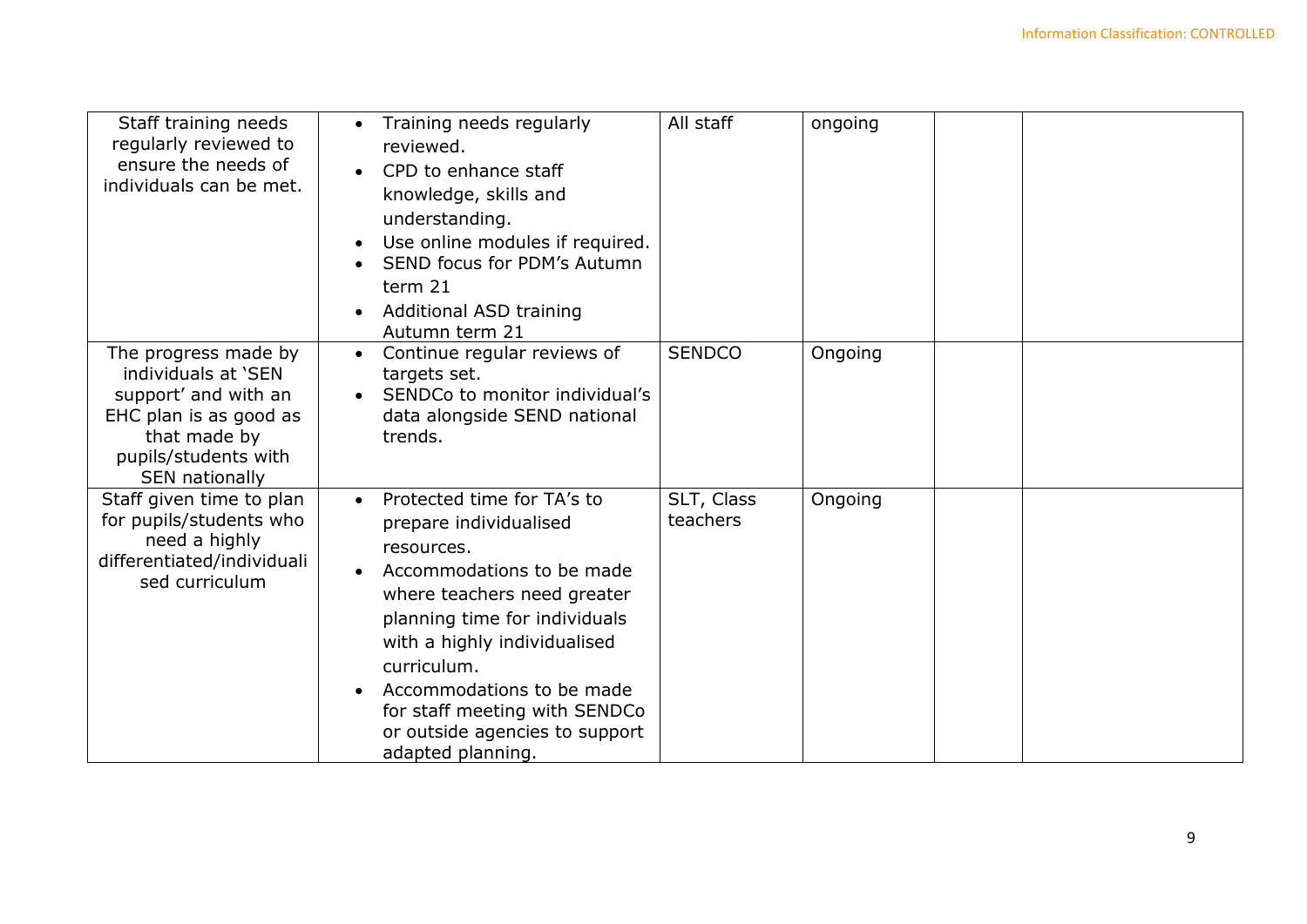| The 'assess, plan, do<br>review' cycle is used to<br>inform the graduated<br>approach. | Continue to embed the<br>$\bullet$<br>consistent reviewing of<br>Personal Learning Plans.<br>Encourage use of 'Registration<br>of Concern' documents as a<br>starting point to raise concerns  <br>about an individual's<br>attainment and progress. | SLT, Class<br>teachers | Ongoing |  |  |
|----------------------------------------------------------------------------------------|------------------------------------------------------------------------------------------------------------------------------------------------------------------------------------------------------------------------------------------------------|------------------------|---------|--|--|
|----------------------------------------------------------------------------------------|------------------------------------------------------------------------------------------------------------------------------------------------------------------------------------------------------------------------------------------------------|------------------------|---------|--|--|

| Access to information advice and guidance - statutory                                                                                                   |                                                                                                                                                                                                                                                                                                                                                         |                    |                                  |                      |              |  |  |
|---------------------------------------------------------------------------------------------------------------------------------------------------------|---------------------------------------------------------------------------------------------------------------------------------------------------------------------------------------------------------------------------------------------------------------------------------------------------------------------------------------------------------|--------------------|----------------------------------|----------------------|--------------|--|--|
| <b>Accessibility Outcome</b>                                                                                                                            | <b>Action to ensure Outcome</b>                                                                                                                                                                                                                                                                                                                         | Who<br>responsible | Long,<br>medium or<br>short-term | Time<br><b>Frame</b> | <b>Notes</b> |  |  |
| Promote the 'SEND<br>Information, Advice and<br>Support Service'<br>(SENDIASS) and<br>Independent Supporters<br>http://www.cornwallsen<br>diass.org.uk/ | Links to agencies that can<br>$\bullet$<br>provide additional support<br>made available on school<br>website.<br>Update the information board<br>$\bullet$<br>in reception with the same<br>information to be available to<br>families without internet<br>access.<br>Hard copies of SENDIASS<br>$\bullet$<br>leaflets to be available at<br>reception. | <b>SENDCO</b>      | short                            | Dec 21               |              |  |  |
| The involvement of<br>parent/carers and young<br>people ensure that the                                                                                 | Involve parents and carer in<br>$\bullet$<br>the next review of the website.                                                                                                                                                                                                                                                                            | <b>SLT</b>         | Long term                        | Dec 22               |              |  |  |